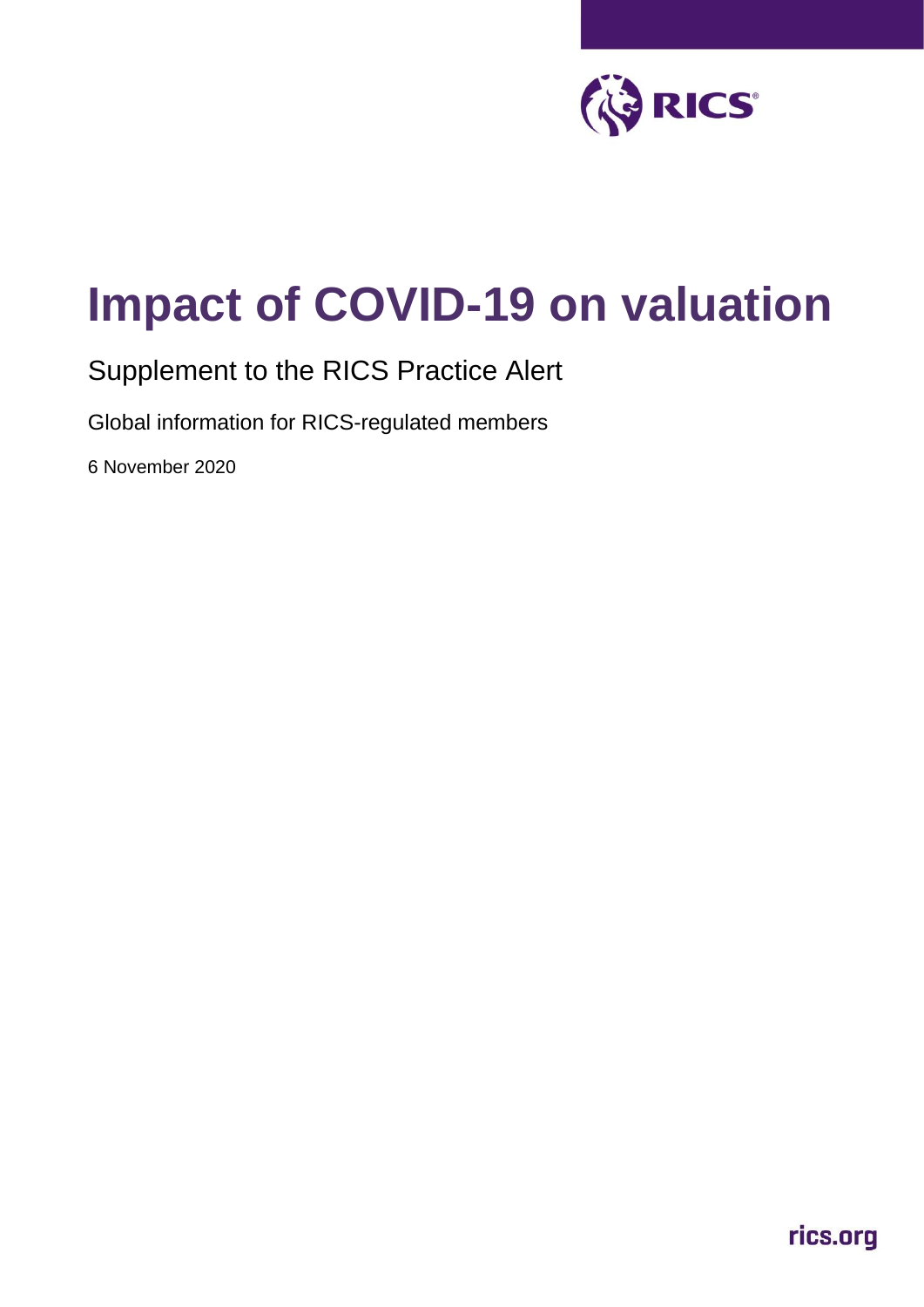# **Contents**

- 1. Introduction
- 2. Inspections, general regulation and protocols
- 3. Inspection, investigation and RICS Global Standards
	- 3.1 Valuing without an inspection or with inspection limitations
	- 3.2 Inspection information from third parties
- 4. Ensuring compliance with RICS standards
- 5. Material valuation uncertainty, market conditions and the valuation approach
	- 5.1 Uncertainty and the valuation approach
	- 5.2 Wording to assist with reporting material valuation uncertainty and market conditions\*
- 6. Special valuation instructions, including special assumptions
	- 6.1 Special valuation instructions
	- 6.2 Assumptions and special assumptions
- 7. Professional indemnity insurance, liability capping and third-party reliance

### \*Appendix 1 – Example uses of material valuation uncertainty declarations and market conditions explanatory notes

- a) Portfolio, group of properties or single asset with no material valuation uncertainty declaration required
- b) Portfolio or group of properties with a mixture of requirements for a material valuation uncertainty declaration
- c) Single asset where material uncertainty is being declared
- d) Portfolio or group of properties where material valuation uncertainty is being declared on all assets

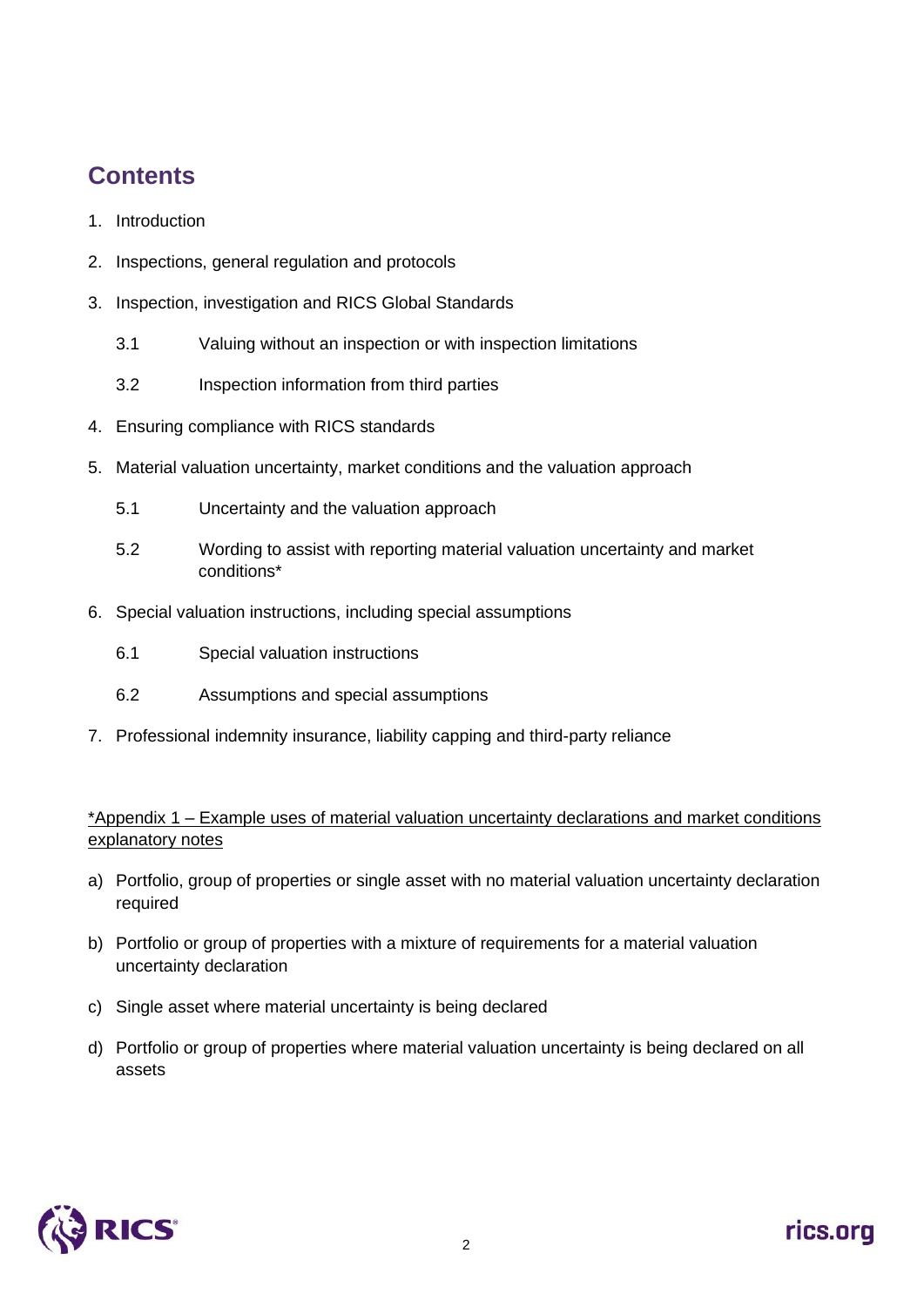## **1 Introduction**

The situation relating to COVID-19 is fast changing, with new government, regulatory and market requirements appearing daily, sometimes hourly at an international, national, regional and sometimes local level. This information will be updated regularly to reflect current advice and each version will be dated. You are advised to refer to the latest digital version to ensure you remain up to date. RICS has also produced additional guidance to address specific subjects and jurisdictions during the COVID-19 health crisis and its aftermath. These should be read and followed where appropriate in addition to this global overview. In this document, 'RICS-regulated members' refers collectively to both individual registered members of the profession and firms that are registered with RICS for regulation.

RICS-regulated members have a professional duty to keep up to date with the latest government and regulatory requirements in their jurisdiction and locality. RICS cannot accept liability for the failure by a regulated member to comply with legal or other regulatory requirements that affect valuation practice.

Regulated members and other stakeholders should ensure that they are familiar with the RICS [Valuation Practice Alert](https://www.rics.org/uk/upholding-professional-standards/sector-standards/valuation/valuation-coronavirus/) – Coronavirus – 6 November 2020, which includes the following on inspections, investigations and valuation information:

'Any restrictions of information and/or the ability to inspect must be made clear, agreed with the client and clearly stated in the report. All affected terms of engagement must be amended to confirm this. These requirements also apply to any valuation assumptions that are made as a consequence of restricted access and/or valuation information. If the regulated member considers that it is not possible to provide a valuation on a restricted basis, the instruction should be declined.'

All RICS-regulated members and other relevant stakeholders are advised to take a responsible approach to valuation, inspections and investigations that prioritises the safety of the general public and those undertaking the work. A more detailed review of inspection and investigation for valuation, in light of COVID-19 and RICS standards is included in sections 2 and 3. RICS' global guidance on inspection more generally and other matters to do with COVID-19 in the built and natural environment can be found on the [RICS website.](https://www.rics.org/uk/news-insight/latest-news/coronavirus-and-rics-events/guidance-for-professionals/)

The advice of local and national government and public health authorities on all matters related directly or indirectly to valuation takes precedence over advice from RICS.

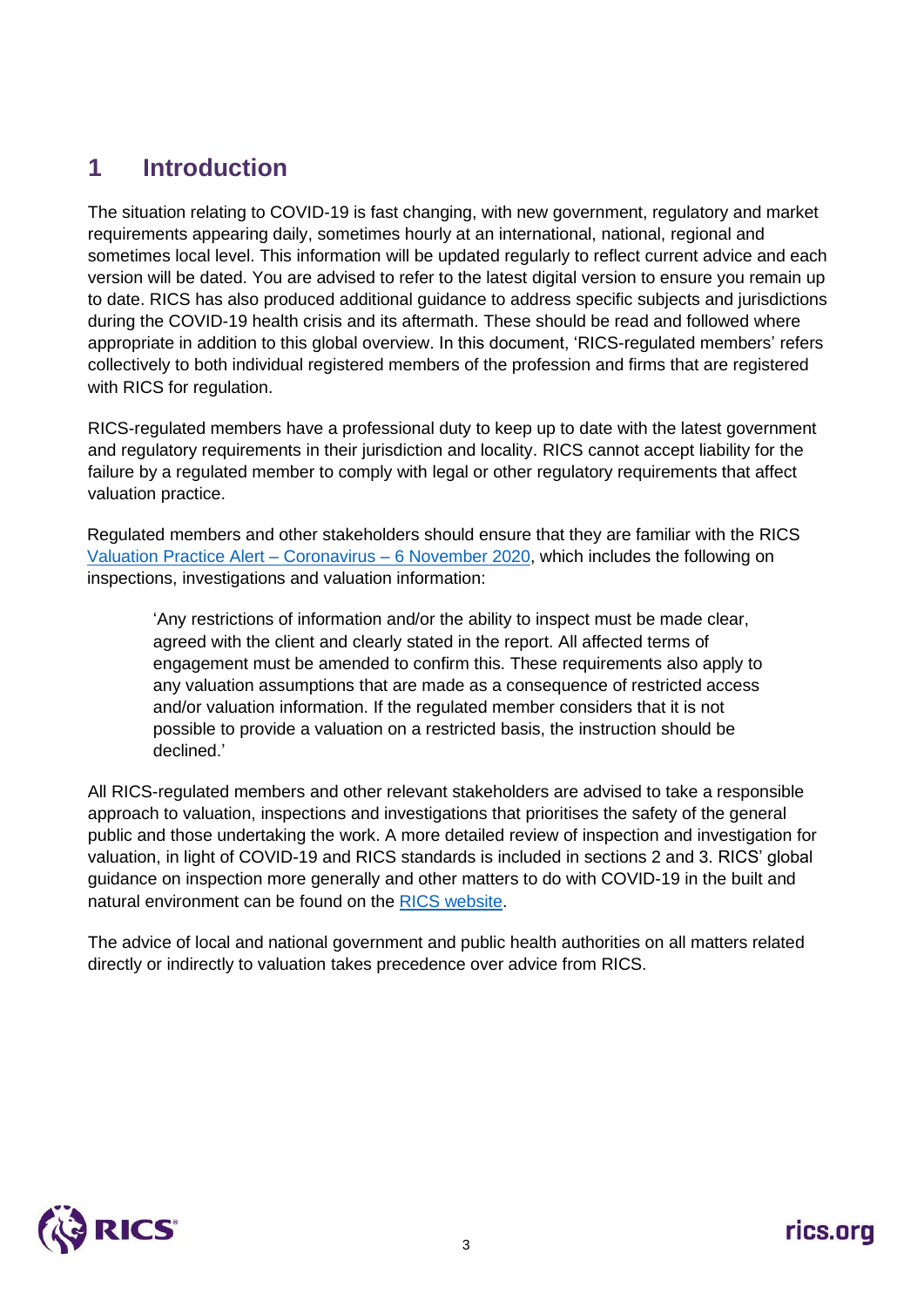# **2 Inspections, general regulation and protocols**

### **The latest government, regulatory and public health policy must be followed at all times.**

Inspections and investigations may take various forms including, but not limited to:

- full internal inspection of all but inaccessible parts and without testing of services
- internal inspection with some level of restriction on access
- a site perimeter or 'drive-by' inspection
- an inspection otherwise external to the site or property
- a 'desktop' opinion formed using, for example, digital mapping, records, plans and other data.

Care needs to be taken where inspecting premises in any form, including considering transport to the property, who will be present at the site and any related health and safety issues of being onsite alone where this is the case. Valuers in some markets and jurisdictions are choosing not to internally inspect any property that is occupied or populated in any way due to the risks posed to those undertaking the inspections and the public. Alternatively, some valuers are adapting their processes so that inspections can continue. Further details on inspection and investigation for valuation is included below and at section 3. [Please also refer to RICS](https://www.rics.org/uk/news-insight/latest-news/coronavirus-and-rics-events/guidance-for-professionals/beyond-covid-19-reopening-guides/) content on inspection [protocols and COVID-19.](https://www.rics.org/uk/news-insight/latest-news/coronavirus-and-rics-events/guidance-for-professionals/beyond-covid-19-reopening-guides/)

In the absence of an onsite inspection, the valuer may have access to enough information to proceed with the valuation assignment, subject to the adoption of one or more reasonable assumptions concerning relevant matters, for example, condition. Information from clients, third parties and previous internal records can assist where inspection and investigations are limited. This includes but is not limited to, floor plans, previous reports and measurements, photographic records, video footage, particulars, government planning and other records. These may be helpful in supporting any of the inspection examples outlined earlier, but judgement will need to be exercised in each situation. Where a valuation using restricted information is to be undertaken, this must be agreed with the client in the terms of engagement, with the details set out in the valuation report.

Reasonable due diligence should be undertaken to corroborate information provided and obtained, with professional scepticism appropriately applied. Members are encouraged to seek out, review and appropriately verify 'desktop' information and data that will support the accuracy of valuation, particularly where an onsite inspection is prohibited or restricted.

Limitations on the nature and extent of the valuer's work, including any restriction on inspection, should be specified and agreed in the terms of engagement (scope of work) and be set out clearly in the report.

Some valuers are choosing to produce valuations that are subject to a deferred inspection and measurement, if required. This approach is subject to the agreement of the client and a statement of reporting limitations. This is only appropriate for valuation purposes where such an approach is reasonable.

Dispensing with an inspection because of COVID-19 restrictions does not automatically lead to the need for a declaration of material uncertainty in relation to the valuation opinion (see section 5), which in individual cases is a decision for the valuer (Red Book Global Standards VPS 3. 2.2 (o)).



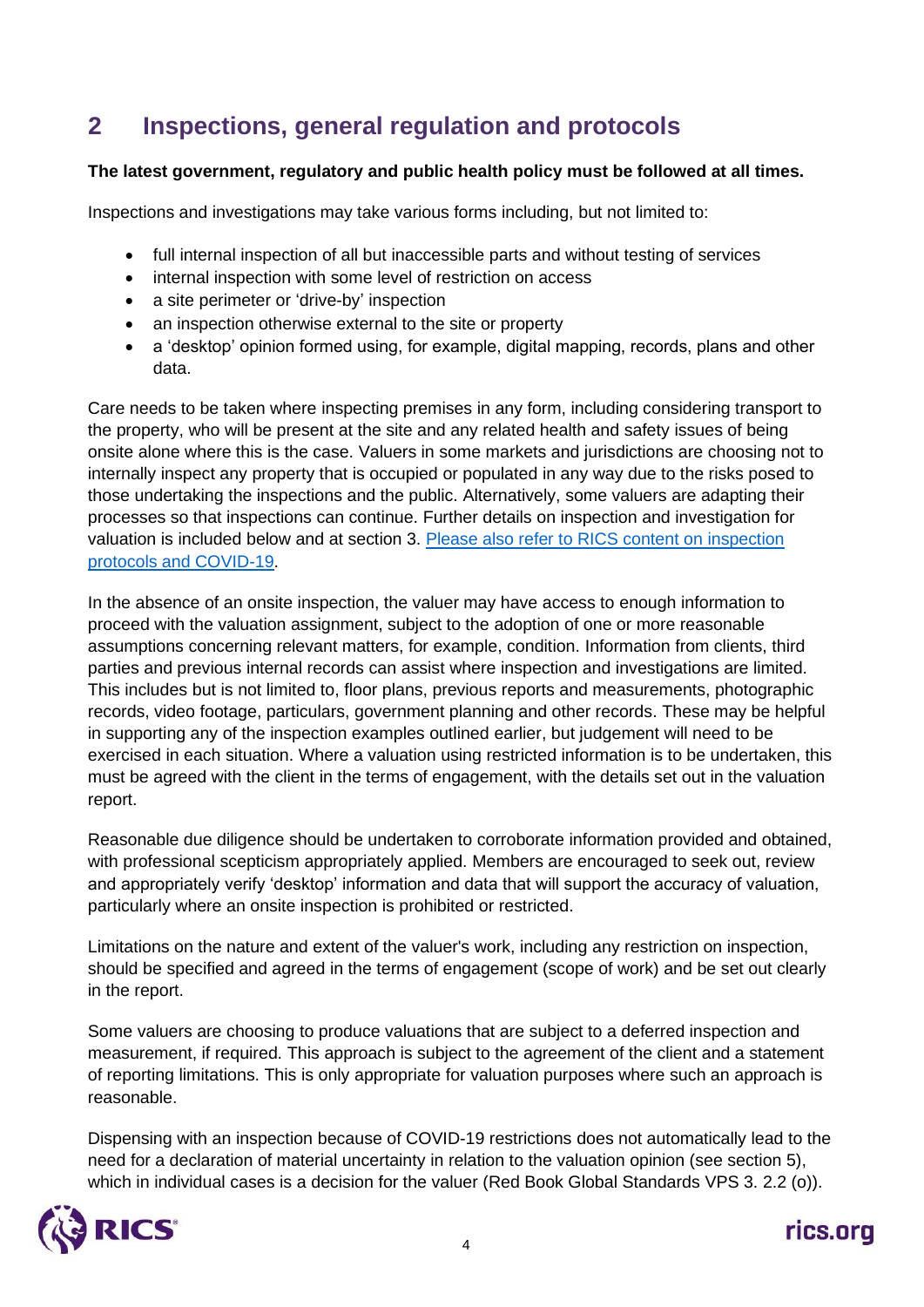In some circumstances, valuers may conclude that they are unable to form an opinion of value from the information collected and provided – in which case they should decline the instruction following an appropriate discussion with their client. The final decision on this rests with the valuer, not the instructing party.

Valuers should carefully consider their liability under any instruction, including whether this is impacted by any limitations, restrictions or assumptions. Some valuers are choosing to limit their liability where they are providing a restricted service. See section 7 for information on professional indemnity insurance and liability capping.

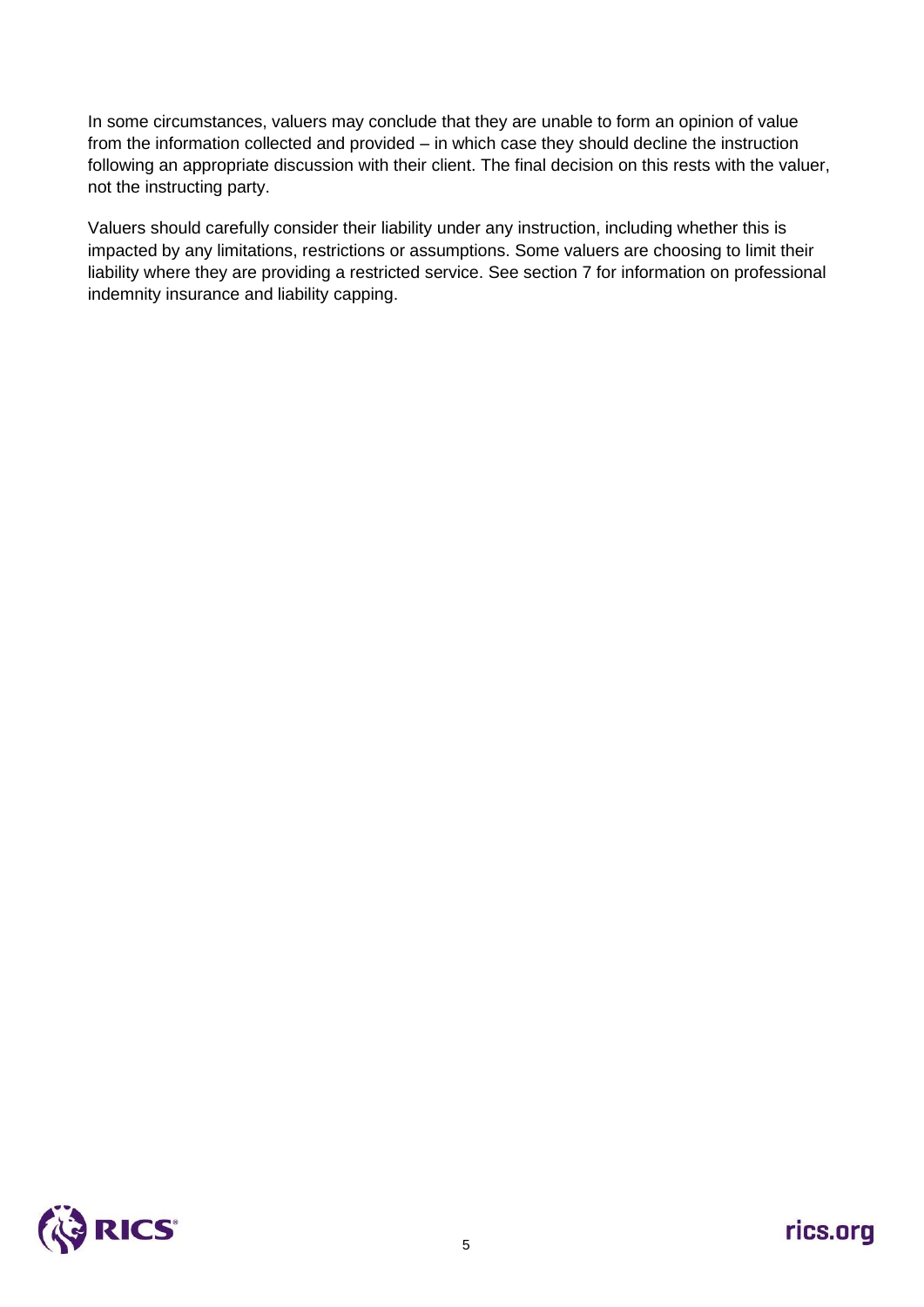# **3 Inspection, investigation and RICS Valuation Global Standards**

### **3.1 Valuing without an inspection or with inspection limitations**

Although **not** undertaking an inspection of a specified physical asset may be a divergence from normal valuation practice in relation to the particular class of asset and for the purpose for which the valuation is undertaken, in the current context it is not a departure in [RICS Valuation –](https://www.rics.org/globalassets/rics-website/media/upholding-professional-standards/sector-standards/valuation/rics-valuation--global-standards-jan.pdf) Global [Standards](https://www.rics.org/globalassets/rics-website/media/upholding-professional-standards/sector-standards/valuation/rics-valuation--global-standards-jan.pdf) (Red Book Global Standards) terms. What constitutes a departure is described in PS 1.6.

While 'inspections and investigations must always be carried out to the extent necessary to produce a *valuation* that is professionally adequate for its purpose' (VPS 2.1), RICS recognises that circumstances in individual cases vary widely and differing needs will arise. VPS 2.1 goes on to say:

'Any limitations or restrictions on the *inspection*, inquiry and analysis for the purpose of the valuation assignment must be identified and recorded in the *terms of engagement* (VPS 1.3.2 (i)) and also in the report (VPS 3.2.2 (g))'.

Restrictions are therefore possible. Red Book Global Standards adds that:

'Except in the circumstances described in the section "Revaluation without reinspection" [at VPS 2.2] ... valuers are reminded that to dispense voluntarily with an *inspection* or examination of physical assets may introduce an unacceptable degree of risk in the valuation advice to be provided' (VPS 2.1.3).'

The emphasis here is on may – it is not ruled out.

Dispensing with an inspection in current circumstances (which may vary widely between local and national jurisdictions and localities according to the stage that the pandemic may have reached and the prevention or containment measures in place) is, almost without exception, not voluntary, as the RICS Valuation Practice Alert 6 November 2020 makes clear:

'...inspecting property may be difficult either through firms' own internal procedures, government-imposed restrictions or unwillingness of occupants to grant access*.*'

In the present context all guidance and restrictions issued by the relevant jurisdictional authority in relation to COVID-19 can be regarded as 'authoritative requirements' (PS 1.4), whether they are, or not yet, embodied in law or regulation. This reinforces the fact that a valuation undertaken in these circumstances without an inspection will still be fully compliant with the requirements of Red Book Global Standards.

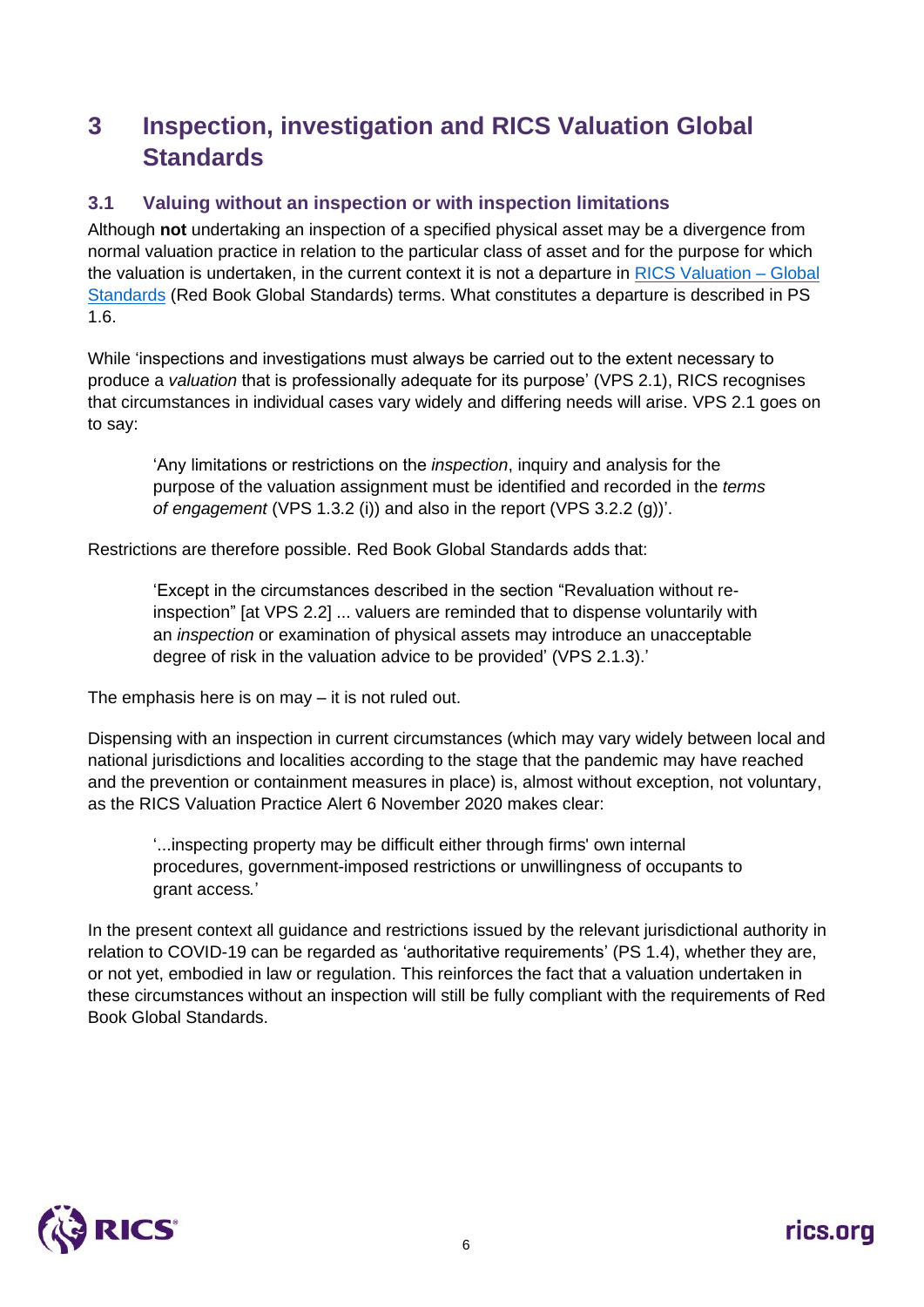### **3.2 Inspection information from third parties**

Where an inspection cannot be undertaken or is otherwise limited, an increased focus may be placed on information or data obtained from third parties. Red Book Global Standards VPS 2.1.8 makes clear that:

'…the valuer should consider whether the information is credible and may be relied on without adversely affecting the credibility of the valuation opinion. In that event, the assignment may proceed. Significant inputs provided to the valuer (for example, by management or owners) that materially affect the valuation outcome but about which the valuer considers some element of doubt arises will require assessment, investigation and/or corroboration, as the case may be. In cases where the credibility or reliability of information supplied cannot be supported, such information should not be used.'

Being alert to the position regarding data protection of that information is also important. The RICS guidance note *Comparable evidence in real estate valuation* states that in many cases:

'…evidence will be provided by third parties such as the owners, tenants or occupiers of similar real estate, or their agents. Questions of commercial confidentiality or statutory data protection may arise, which might mean that sources and figures cannot be confirmed, but this should not invalidate the use of the data in arriving at an opinion of value, provided confidentiality issues can be respected. Valuers need to be aware of any local data protection or confidentiality legislation that may apply in their jurisdiction and act accordingly. For example, it may be necessary to obtain permission to use data on comparable transactions, especially if this is going to be published in a report or used in judicial proceedings.'

Reliance on third party information is referred to at section 7 below.

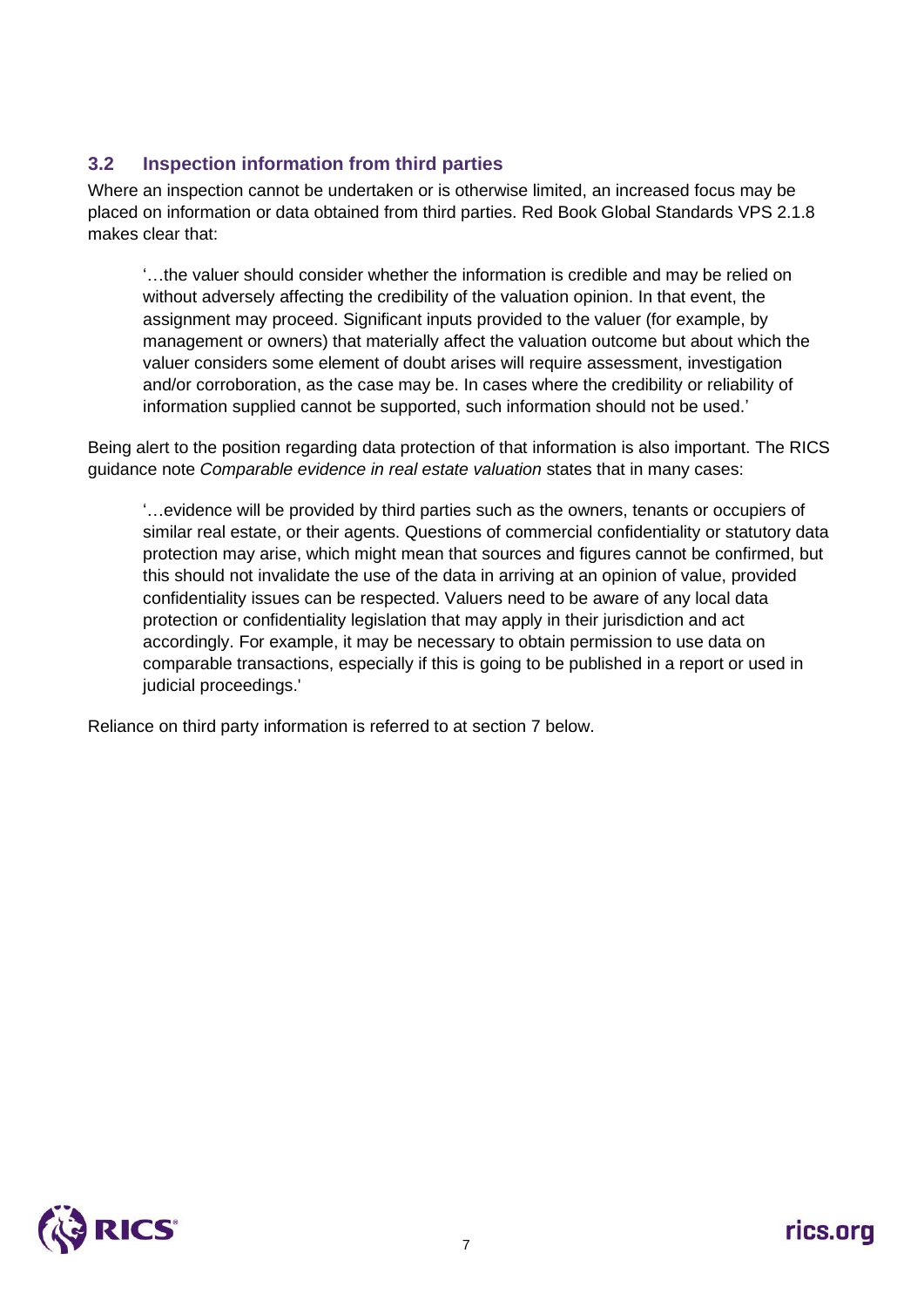# **4 Ensuring compliance with RICS standards**

If, for reasons relating to COVID-19, an inspection cannot be made in circumstances where it otherwise would be, the valuer or firm must do the following.

- Be satisfied that continuing with the instruction is proper, or that it can be accepted 'subject to certain conditions, for example that the *valuation* will not be published or disclosed to *third parties*' (VPS 1.3.2 (j)).
- Ensure that the nature of the restriction on service (i.e. dispensing with an inspection) is clearly specified in the terms of engagement (VPS 1.3.2 (j)) and in the report (VPS 3.2.2 (g)), and that any assumptions made in consequence of the restriction are also expressly specified (VPS 4.8 Assumptions and VPS 4.9 Special assumptions). Being clear about the scope of work is fundamental to the issues of risk, liability and insurance (as detailed in VPS 1.3 and VPS 3.2) and it is therefore particularly important that the terms of engagement are expressly agreed with the client. The RICS guidance note *[Risk, liability](https://www.rics.org/globalassets/rics-website/media/upholding-professional-standards/sector-standards/valuation/risk-liability-and-insurance-in-valuation-work-2nd-edition-rics.pdf)  [and insurance in valuation work](https://www.rics.org/globalassets/rics-website/media/upholding-professional-standards/sector-standards/valuation/risk-liability-and-insurance-in-valuation-work-2nd-edition-rics.pdf)* (2nd edition January 2018), addresses these points in section 6.6 – although UK-specific, it may provide some assistance to those operating under non-UK jurisdictions.
- Retain a proper record of the rationale for dispensing with an inspection (VPS 2.1 and VPS 2.3) underpinned by an assessment of risk to the soundness of the valuation. The record will vary according to individual circumstance but should be appropriate and concise.

It is not possible to have a standard form of words in the terms of engagement to cover all situations, because markets, market sectors and individual asset classes may or will be impacted in different ways. An inspection may not be ruled out in every instance, unless government advice has stated that this is the position. However, in cases where all parties recognise and agree that an inspection is inappropriate or limited at the date concerned, including wording similar to 'as agreed, compliance with current [government/jurisdictional requirements and/or guidance] in relation to the COVID-19 pandemic preclude or limit an inspection' should suffice. What is important is that any consequential assumptions and, subject to the jurisdictional context, any recognised and agreed limitations on liability (e.g. in relation to matters that could only have been revealed on inspection) are specified.

Where the purpose of the valuation has greater implications around risk and liability, such as secured lending, greater caution may need to be exercised by the member or firm about accepting the instruction if inspection is not possible, particularly in relation to risk and liability.

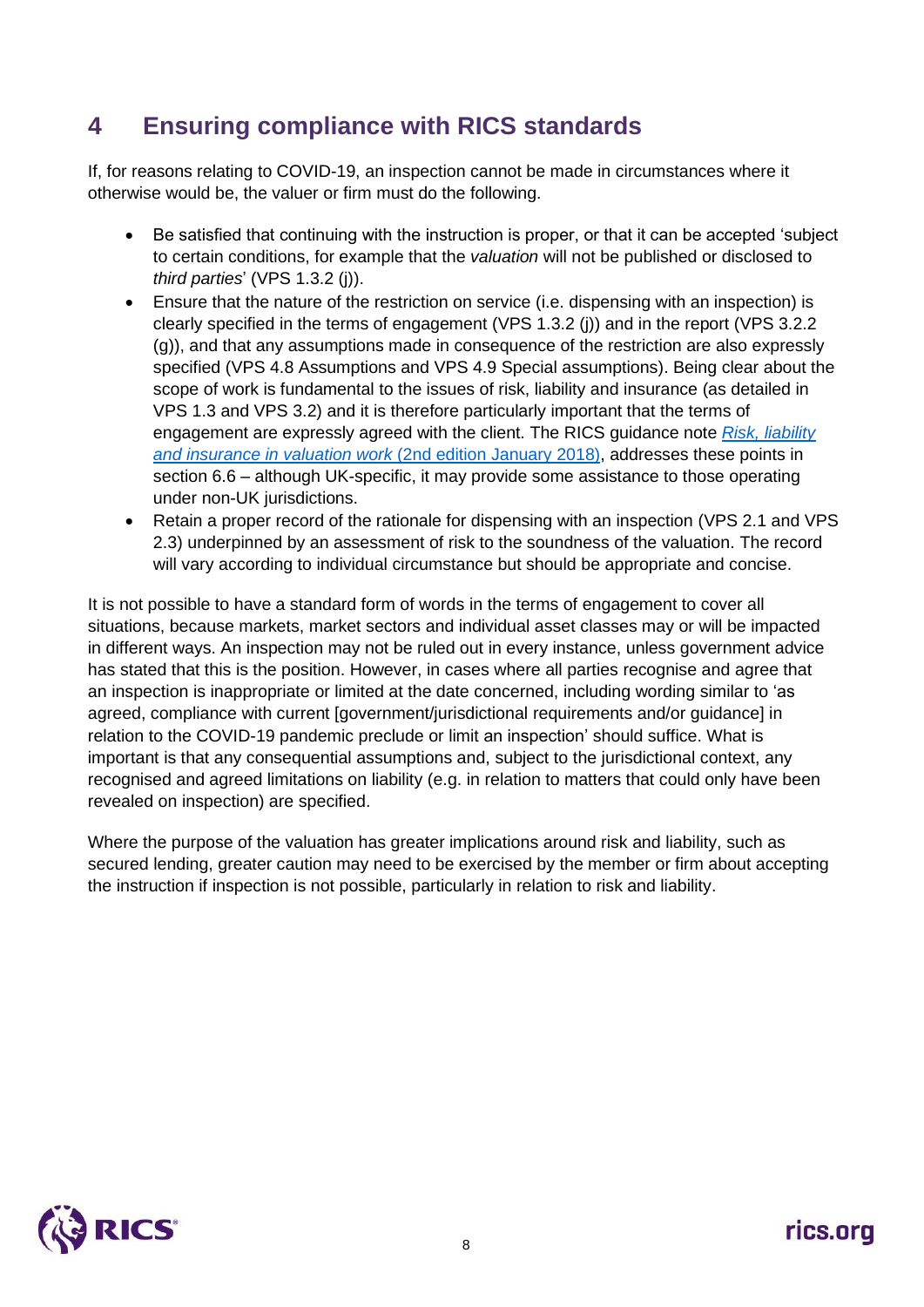# **5 Material valuation uncertainty, market conditions and the valuation approach**

The more severe the current COVID-19 impact on individual markets, and the more unpredictable the consequences, the more likely that material valuation uncertainty may need to be declared. In all cases, the principles and guidance set out in Red Book Global Standards should continue to be followed. For this purpose, a pandemic can be regarded as, or as equivalent to, a 'natural event' (VPGA 10).

Individual markets may react differently to the COVID-19 outbreak, aftermath and further "waves". RICS regulated members will consider the circumstances in which a material uncertainty declaration is appropriate. RICS regulated members should be fully aware of VPGA 10 and VPS 3 within the RICS Red Book Global Standards in the decision-making process. It's worth noting that VPGA 10 refers to 'relatively unique' market factors and, for example, 'an unprecedented set of circumstances on which to base a judgment'. This may be of particular note when considering the impact of later phases or "waves" of COVID-19, compared to the initial outbreak.

### **5.1 Uncertainty and the valuation approach**

In considering the degree of uncertainty at a specified valuation date, and where valuing in accordance with the *market approach*, careful regard should be had to the level of activity in the relevant market and the existence, and degree of reliability, of recent or contemporary evidence. See the RICS guidance note *[Comparable evidence in real estate valuation](https://www.rics.org/globalassets/rics-website/media/upholding-professional-standards/sector-standards/valuation/comparable-evidence-in-real-estate-valuation.pdf)* for more information. Where valuing using the *income approach* or otherwise with reference to income, the RICS global Valuation Practice Alert of 6 November states that:

'Where a valuation refers to rental or other income, a considered assessment of that income in light of COVID-19 and, where relevant, its aftermath may be required. Valuers are advised to make sure they are acting upon the latest and most accurate information in respect of rental and other income, where this is relevant. The valuer may need to reflect upon structural and behavioural effects on markets either caused or heightened by COVID-19.'

Further detailed information on valuation evidence and approaches during the COVID-19 health crisis and its aftermath can be found at: [https://www.rics.org/globalassets/rics](https://www.rics.org/globalassets/rics-website/media/news/covid19/valuation-approaches.pdf)[website/media/news/covid19/valuation-approaches.pdf.](https://www.rics.org/globalassets/rics-website/media/news/covid19/valuation-approaches.pdf)

### **5.2 Wording to assist with reporting material valuation uncertainty and market conditions**

At the date of publication, current circumstances related to the global COVID-19 pandemic and its aftermath are leading some RICS-regulated members to include 'material valuation uncertainty' declarations in some of their reporting and advice. This does not mean that those members are currently unable to value - valuation under these circumstances provides a key function to support markets and stakeholders. However, 'if a failure to draw attention to material uncertainty gave a client the impression that greater weight could be attached to the opinion than was warranted, the report would be misleading' (VPS 3.2.2 (o)). These decisions should be made on a case-by-case basis.

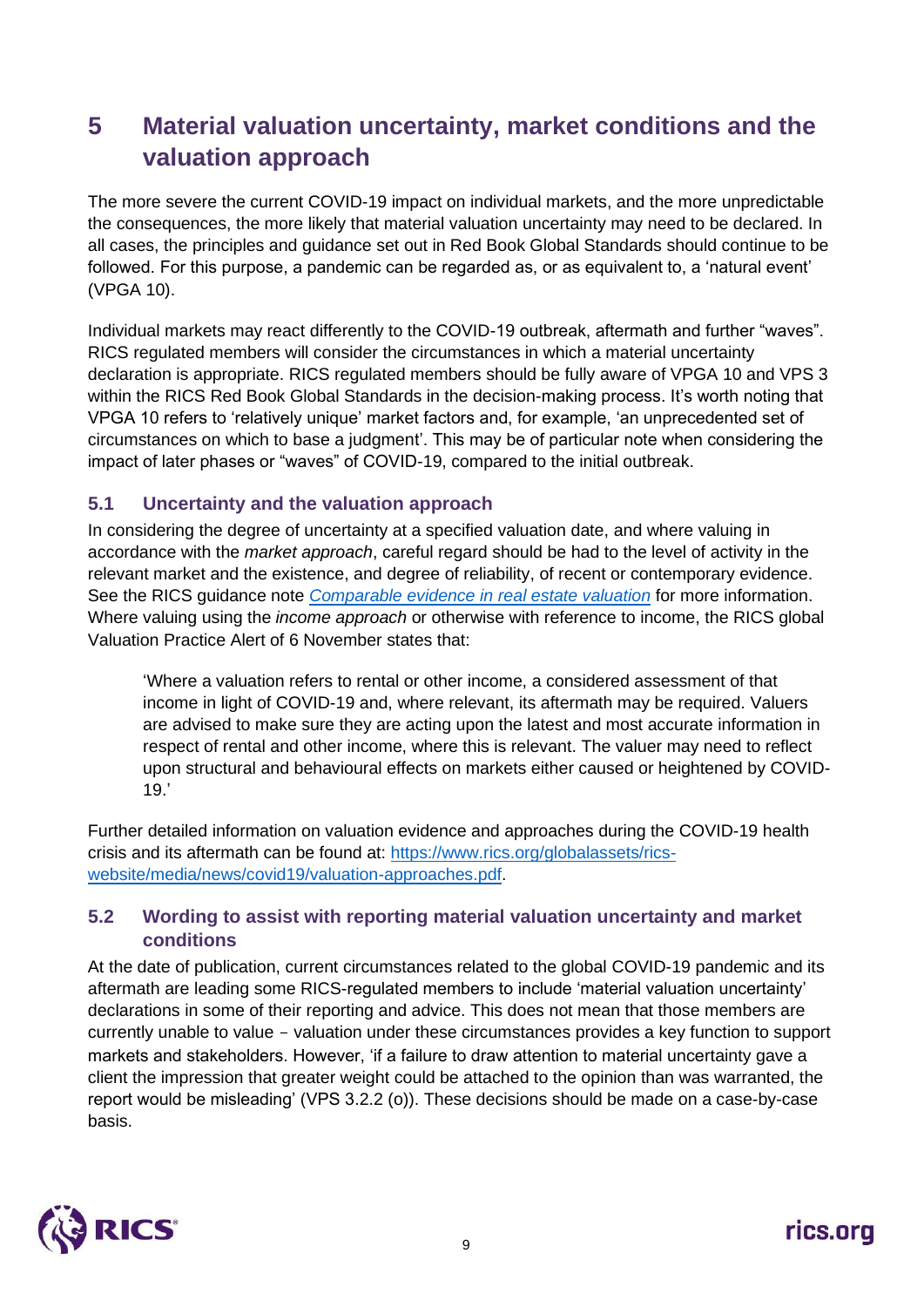In a fast-changing global situation, RICS-regulated members need to be alert to circumstances at the valuation date. The wording below is taken from the RICS practice alert of 6 November. It can be used as an explanatory note to consider market conditions more generally, and, where appropriate, declare material valuation uncertainty. The wording in square brackets can be deleted as appropriate to whether material uncertainty is being declared and whether for a portfolio, group of properties or single asset. Examples reflecting different valuation scenarios are included at appendix 1. The material valuation uncertainty declaration refers to 'x sector(s)' and 'x property(ies)'. These can be amended to allow for the property or properties to which the declaration applies to be clearly identifiable.

#### *'Market conditions explanatory note: Novel Coronavirus (COVID-19)*

*The outbreak of COVID-19, declared by the World Health Organisation as a "Global Pandemic" on the 11th March 2020, has and continues to impact many aspects of daily life and the global economy – with some real estate markets having experienced lower levels of transactional activity and liquidity. Travel, movement and operational restrictions have been implemented by many countries. In some cases, "lockdowns" have been applied to varying degrees and to reflect further "waves" of COVID-19; although these may imply a new stage of the crisis, they are not unprecedented in the same way as the initial impact.* 

*The pandemic and the measures taken to tackle COVID-19 continue to affect economies and real estate markets globally. [Nevertheless, as at the valuation date property markets are mostly functioning again, with transaction volumes and other relevant evidence at returning to levels where an adequate quantum of market evidence exists upon which to base opinions of value.][Accordingly, and for the avoidance of doubt, our valuation is not reported as being subject to 'material valuation uncertainty' as defined by VPS 3 and VPGA 10 of the RICS Valuation – Global Standards],[except as identified below.]* 

### *[Material valuation uncertainty*

*In respect of (x sector(s)), as at the valuation date we continue to be faced with an unprecedented set of circumstances caused by COVID-19 and an absence of relevant/sufficient market evidence on which to base our judgements. Our valuation of (x property(ies)) is therefore reported as being subject to 'material valuation uncertainty' as set out in VPS 3 and VPGA 10 of the RICS Valuation – Global Standards. Consequently, in respect of these valuations less certainty – and a higher degree of caution – should be attached to our valuation than would normally be the case.]*

*For the avoidance of doubt [this explanatory note, including the 'material valuation uncertainty' declaration, does not mean that the valuation(s) cannot be relied upon. Rather,] this explanatory note has been included to ensure transparency and to provide further insight*  as to the market context under which the valuation opinion was prepared. In recognition of *the potential for market conditions to move rapidly in response to changes in the control or future spread of COVID-19 we highlight the importance of the valuation date.'*

Red Book Global Standards define material uncertainty as 'where the degree of uncertainty in a valuation falls outside any parameters that might normally be expected and accepted' (VPS 3.2.2 (o)). It also explains circumstances of material uncertainty to assist the valuation process (with additional guidance in VPGA 10), but the decision to declare it remains with the independent valuer.'

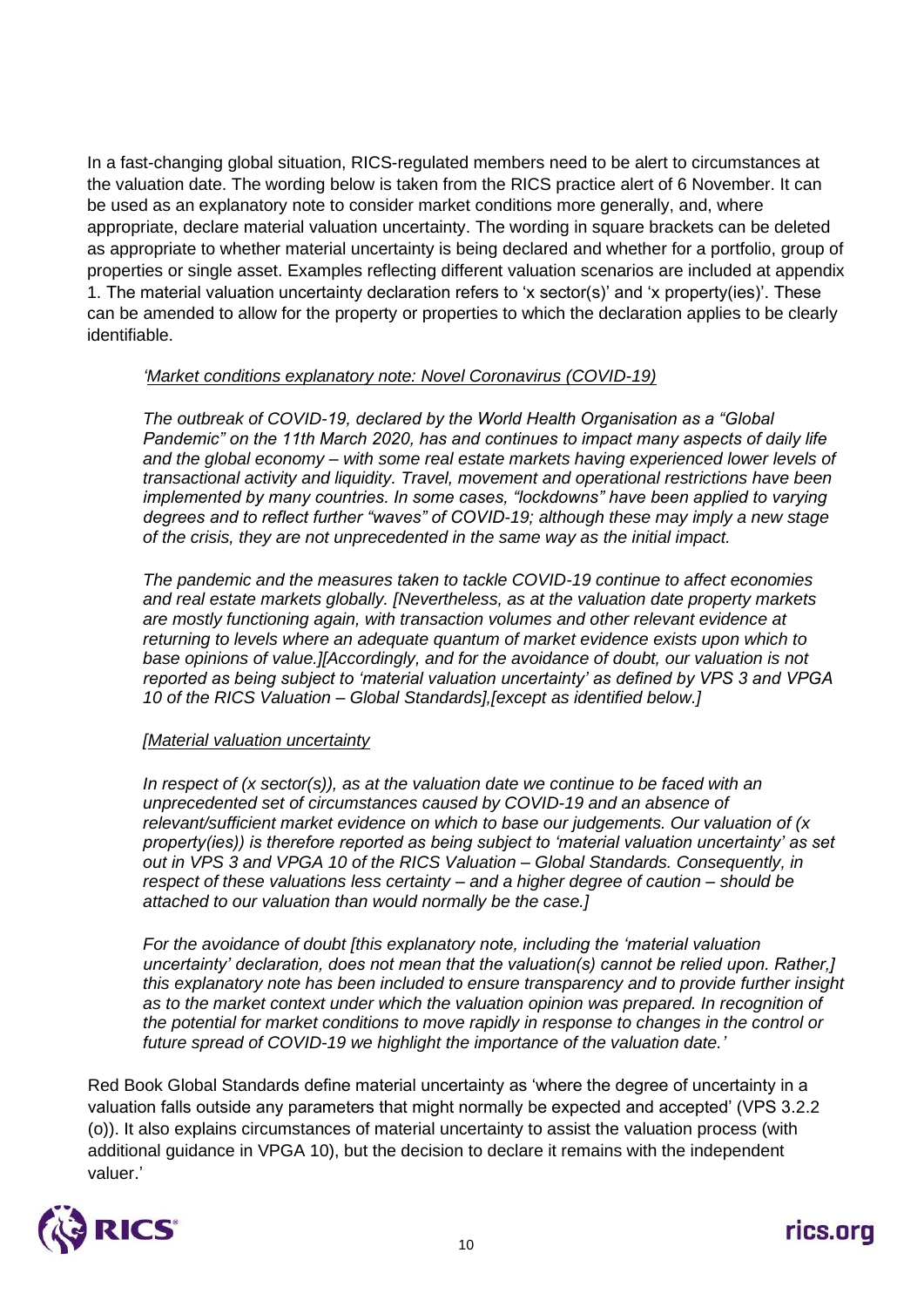Though the ultimate decision around material uncertainty always remains with the valuer, to promote transparency and consistency RICS has setup a UK Material Uncertainty Leaders Forum, the terms for which and output can be found **[here](https://www.rics.org/uk/upholding-professional-standards/sector-standards/valuation/rics-material-valuation-uncertainty-leaders-forum-uk/)**. The forum output only relates to the UK but the context, criteria and terms of reference may be helpful in other jurisdictions.

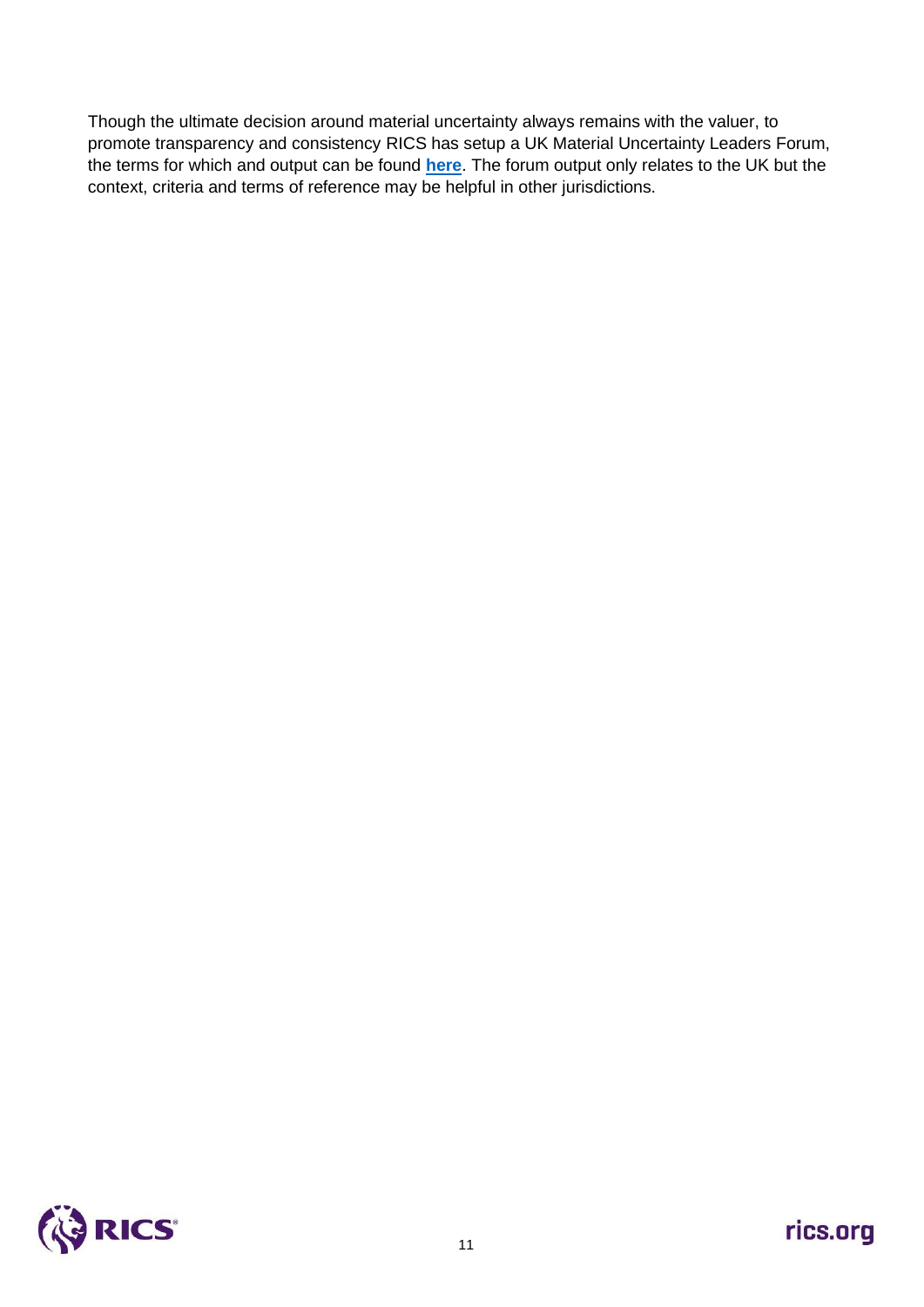# **6 Special valuation instructions, including special assumptions**

### **6.1 Special valuation instructions**

RICS is being advised by stakeholders that some lenders, investors, institutions and other instructing parties are requiring special assumptions or some other change to valuation instructions to consider COVID-19. For example, RICS have received a number of reports regarding valuers being approached to provide 'market update letters' or 'comfort letters' for valuations either undertaken before the outbreak of COVID-19 or during the COVID-19 pandemic and its aftermath. Valuers should be extremely cautious in providing any such letter. It is essential that formal instructions are obtained for work, including agreement on the extent, source and nature of the information to be relied upon in undertaking the update to the valuation in line with the Red Book Global Standards.

Valuers should not feel pressured to agree unrealistic assumptions or special assumptions or report any valuation advice that will be used for ignoring the effects of COVID-19, where this would be unreasonable. Engagement with stakeholders during the crisis has led to some anecdotal reports of a misunderstanding of the difference between the market value of a property (VPS 4.4) and the investment value or worth of it to a particular owner or occupier (VPS 4.6). A dialogue with the client may be particularly important when settling the terms of engagement in order to ensure that the purpose and basis of value (VPS 1.3.2 (f) and (g)) fully accord with the client's needs, and that only reasonable and relevant assumptions or special assumptions are made (VPS 1.3.2 (k)). Particularly where market value is requested and reported, valuers will necessarily be heavily reliant on their professional knowledge and expertise when setting out their approach and reasoning (VPS 3.2.2 (l)).

Examples of special instructions include valuation of the property at an agreed date prior to the crisis. The time period between the pandemic being declared by the WHO on 11 March and the current date should be reflected upon within the context of the valuation purpose when considering whether it is appropriate to use this assumption. Wherever such instructions and particular assumptions are required, these should be considered carefully in the light of the overall purpose and basis of the valuation, agreed and documented with the client and reported accordingly. It is critical that the integrity of the valuation, particularly where reporting market value, is not compromised by unreasonable or untenable assumptions.

Red Book Global Standards VPS 3. 2.2 (f) sub-paragraph 2 makes clear that:

'If there has been a material change in market conditions, or in the circumstances of a property, asset or portfolio, between the *valuation date* (where this is earlier than the date of the report) and the date of report, the valuer should draw attention to this. It may also be prudent in appropriate instances for the valuer to draw the client's attention to the fact that values change over time and a valuation given on a particular date may not be valid on an earlier or later date'.

All regulatory and other reporting requirements around valuation dates and circumstances must be followed.

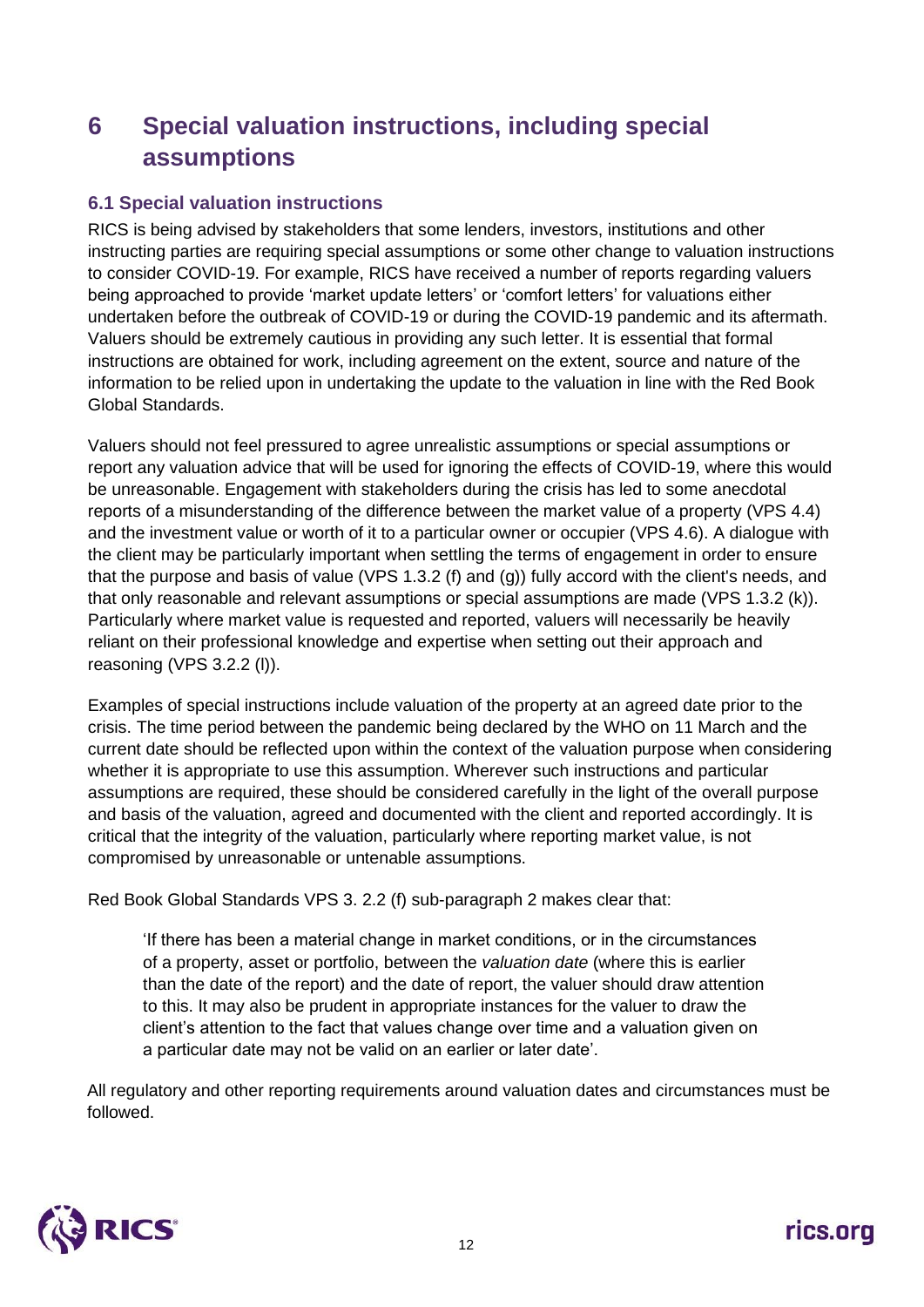### **6.2 Assumptions and special assumptions**

References to valuation assumptions and special assumptions are made in VPS 4.8 and VPS 4.9 and they are also defined in the Red Book Global Glossary. The following is not intended to be an exhaustive replication and it is essential that Red Book Global Standards is followed where decisions on assumptions will be made.

VPS 1.3.2 (k) (to be read with VPS 4.8 and VPS 4.9) states that '*Assumptions* are matters that are reasonable to accept as fact in the context of the valuation assignment without specific investigation or verification' and 'A *special assumption* is an *assumption* that either assumes facts that differ from the actual facts existing at the *valuation date* or that would not be made by a typical market participant in a transaction on the *valuation date*'. It goes on to add 'Only *assumptions* and *special assumptions* that are reasonable and relevant having regard to the purpose for which the valuation assignment is required should be made'.

#### VPS 3.2.2 (i) states that:

'All *assumptions* and any *special assumptions* must be set out in the report in full, together with any reservations that may be required and a statement that they have been agreed with the client. Both the valuation conclusion and the executive summary (if provided) should explicitly set out all *special assumptions* that have been made to arrive at the reported figure.'

Detailed advice and requirements concerning special assumptions are included in VPS 4.9. It should be noted that where market value is the agreed basis:

'the adoption of some *special assumptions* may qualify [but not wholly compromise] the application of market value. ... They are often particularly appropriate where the client is a lender and *special assumptions* are used to illustrate the potential effect of changed circumstances on the value of a property as a security' (VPS 4.9.7).

VPS 4.10 refers to valuations reflecting an actual or anticipated market constraint. It states at VPS 4.10.3 that:

'If an inherent constraint exists at the *valuation date*, it is normally possible to assess its impact on value. The constraint should be identified in the *terms of engagement*, and it should be made clear that the *valuation* will be provided on this basis. It may also be appropriate to provide an alternative *valuation* on the *special assumption* that the constraint did not exist at the *valuation date* in order to demonstrate its impact.'

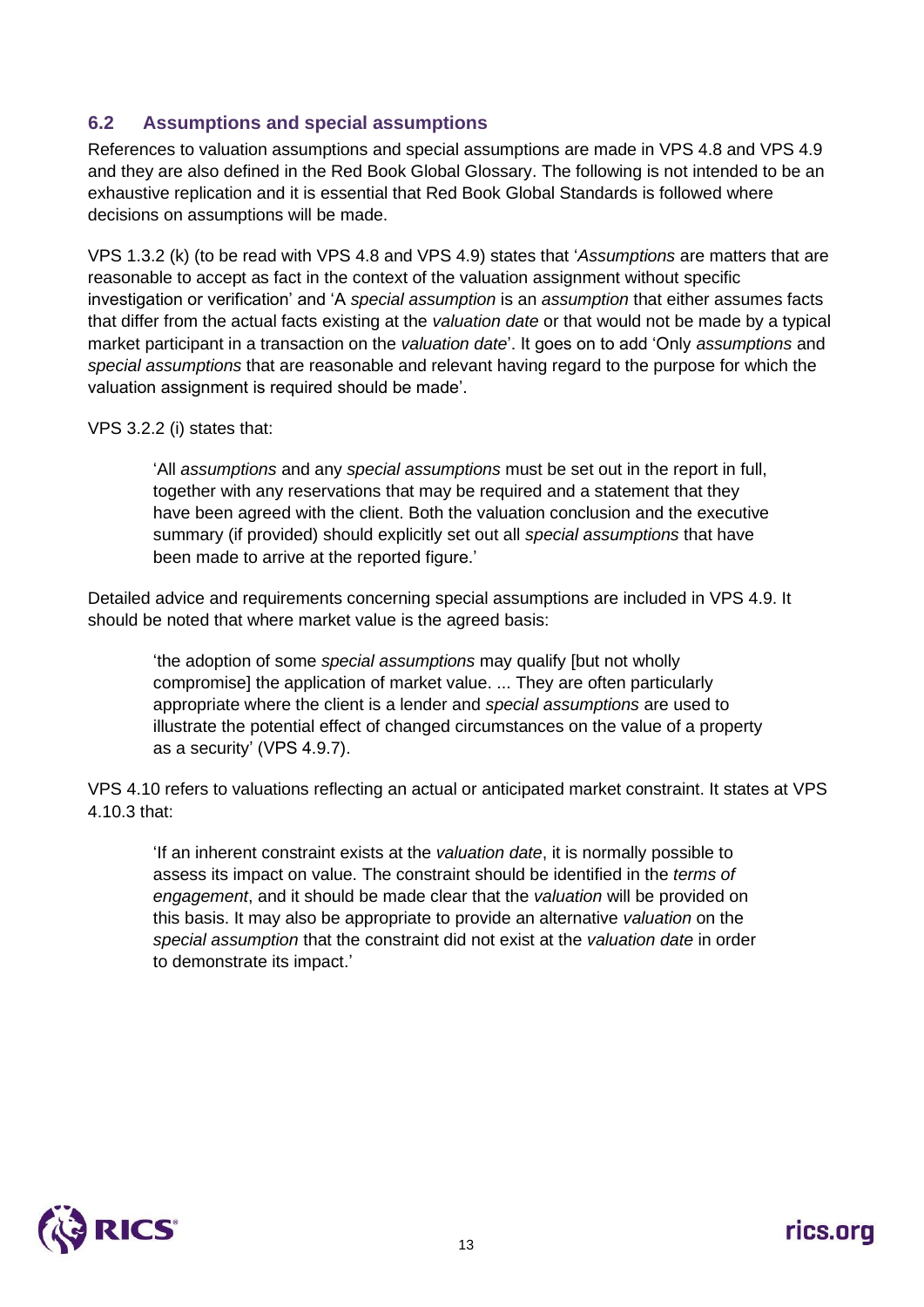# **7 Professional indemnity insurance, liability capping and third-party reliance**

Before undertaking any valuation work in the current COVID-19 pandemic or its aftermath, valuers are advised to make sure:

- they have appropriate levels of professional indemnity insurance cover
- they are covered for the specific work being undertaken
- they have agreed terms around liability including liability capping where appropriate
- they have agreed terms around any third-party reliance that can be placed on the information included in the valuation report and the valuation itself
- they are aware of and communicated with their client limitations on any third-party data to be relied on to produce the valuation
- they have read, understood and followed all relevant government, public health authority and RICS advice related to the COVID-19 crisis and other relevant regulation, standards and legislation, particularly those relevant to their jurisdiction and in some cases locality.

RICS-regulated members should maintain a dialogue with their insurers and legal advisers where they are unsure of their cover or legal position. Further detail is included in the RICS *[Risk, liability](https://www.rics.org/uk/upholding-professional-standards/sector-standards/valuation/risk-liability-and-insurance-in-valuation-work/)  [and insurance in valuation work](https://www.rics.org/uk/upholding-professional-standards/sector-standards/valuation/risk-liability-and-insurance-in-valuation-work/)* guidance note which, though UK-specific, may serve as a useful starting point for those engaging in valuation work in other jurisdictions.

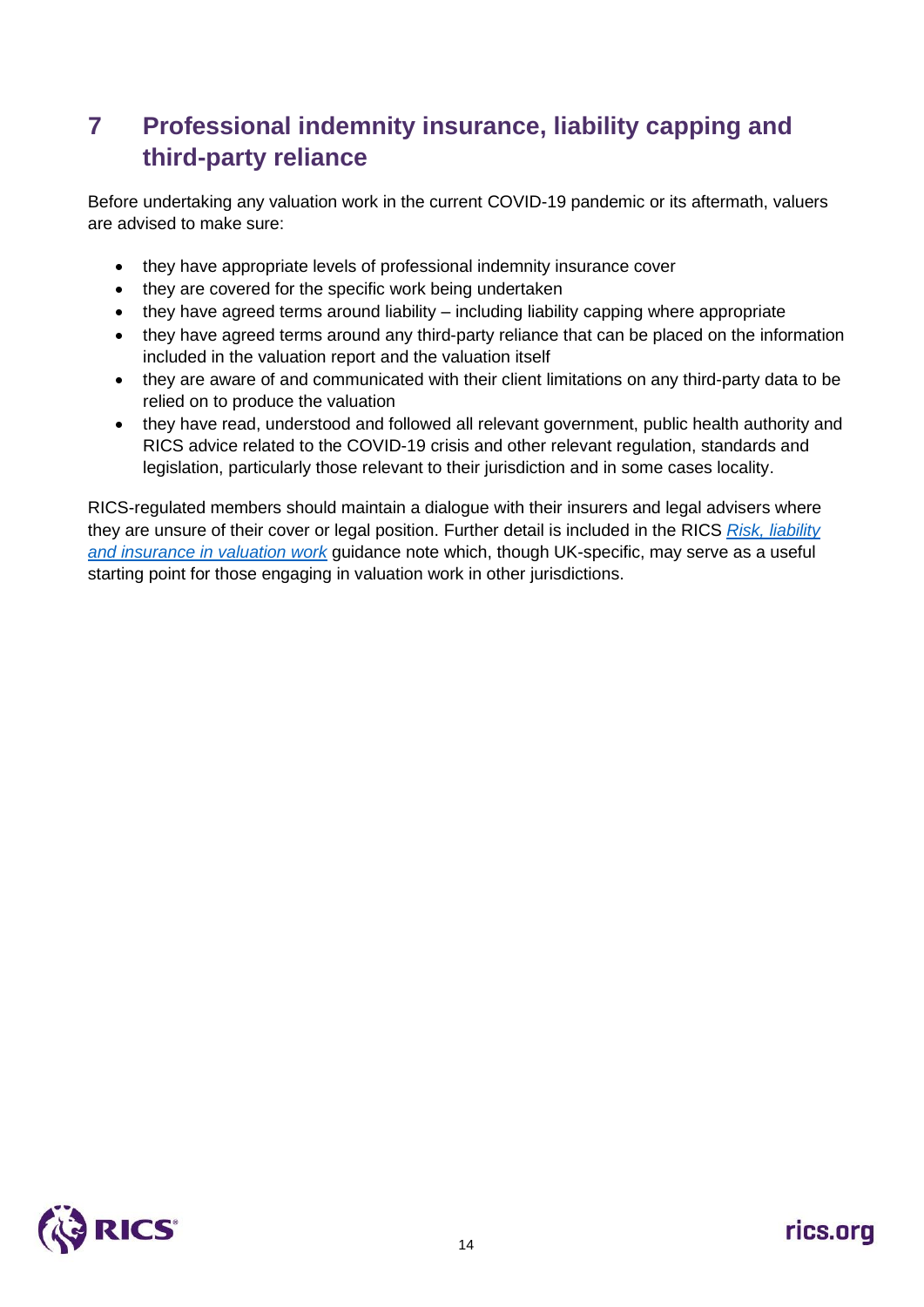### **Appendix 1 – Example uses of material valuation uncertainty declarations and market conditions explanatory notes**

a) Portfolio, group of properties or single asset with no material valuation uncertainty declaration required

#### Market conditions explanatory note: Novel Coronavirus (COVID-19)

The outbreak of COVID-19, declared by the World Health Organisation as a "Global Pandemic" on the 11th March 2020, has and continues to impact many aspects of daily life and the global economy – with some real estate markets having experienced lower levels of transactional activity and liquidity. Travel, movement and operational restrictions have been implemented by many countries. In some cases, "lockdowns" have been applied to varying degrees and to reflect further "waves" of COVID-19; although these may imply a new stage of the crisis, they are not unprecedented in the same way as the initial impact.

The pandemic and the measures taken to tackle COVID-19 continue to affect economies and real estate markets globally. Nevertheless, as at the valuation date property markets are mostly functioning again, with transaction volumes and other relevant evidence at levels where an adequate quantum of market evidence exists upon which to base opinions of value. Accordingly, and for the avoidance of doubt, our valuation is not reported as being subject to 'material valuation uncertainty' as defined by VPS 3 and VPGA 10 of the RICS Valuation – Global Standards.

For the avoidance of doubt this explanatory note has been included to ensure transparency and to provide further insight as to the market context under which the valuation opinion was prepared. In recognition of the potential for market conditions to move rapidly in response to changes in the control or future spread of COVID-19 we highlight the importance of the valuation date.

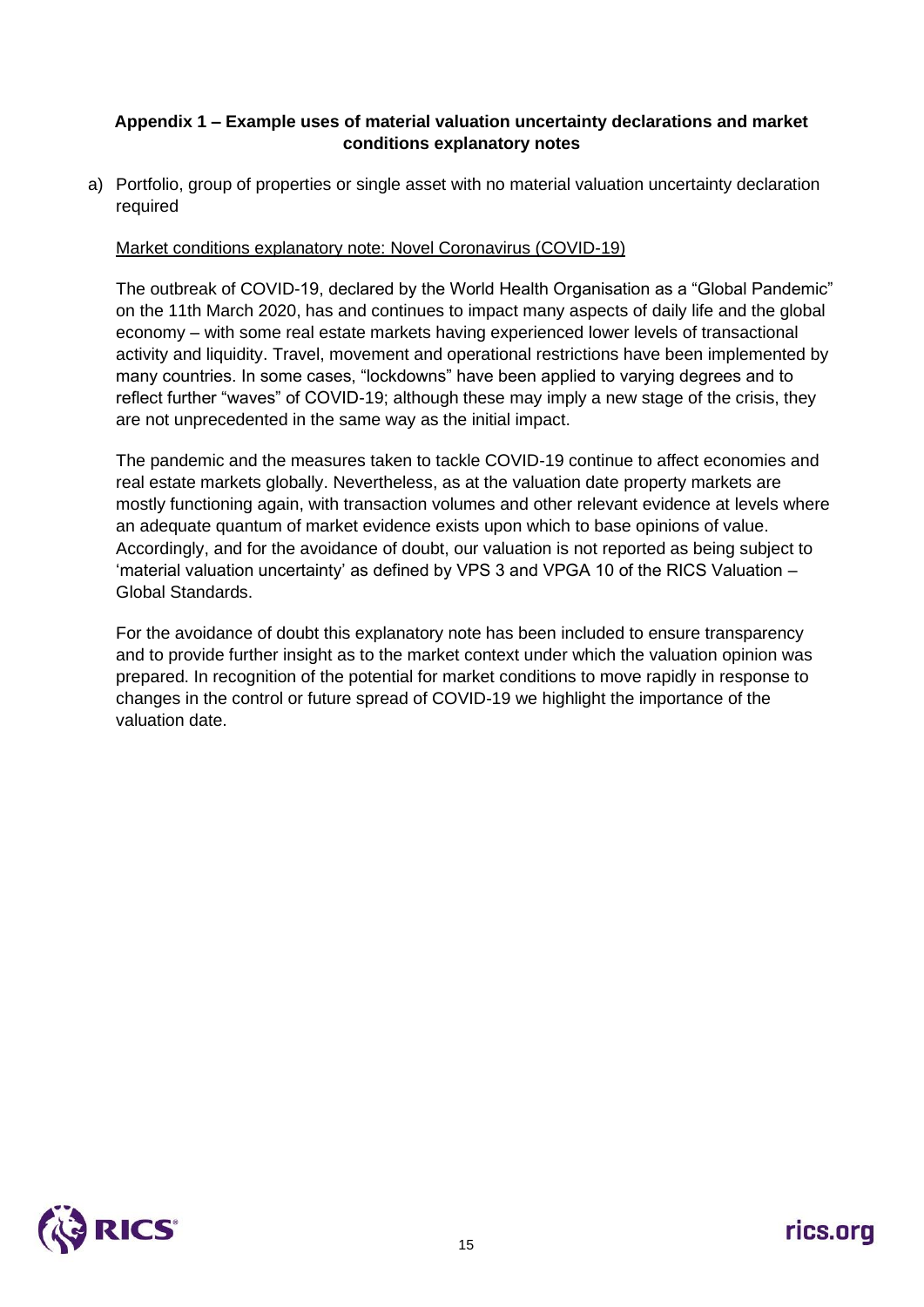b) Portfolio or group of properties with a mixture of requirements for material valuation uncertainty declaration

#### Market conditions explanatory note: Novel Coronavirus (COVID-19)

The outbreak of COVID-19, declared by the World Health Organisation as a "Global Pandemic" on the 11th March 2020, has and continues to impact many aspects of daily life and the global economy – with some real estate markets having experienced lower levels of transactional activity and liquidity. Travel, movement and operational restrictions have been implemented by many countries. In some cases, "lockdowns" have been applied to varying degrees and to reflect further "waves" of COVID-19; although these may imply a new stage of the crisis, they are not unprecedented in the same way as the initial impact.

The pandemic and the measures taken to tackle COVID-19 continue to affect economies and real estate markets globally. Nevertheless, as at the valuation date property markets are mostly functioning again, with transaction volumes and other relevant evidence at levels where an adequate quantum of market evidence exists upon which to base opinions of value. Accordingly, and for the avoidance of doubt, our valuation is not reported as being subject to 'material valuation uncertainty' as defined by VPS 3 and VPGA 10 of the RICS Valuation – Global Standards.

#### Material valuation uncertainty

In respect of (x sector(s)), as at the valuation date we continue to be faced with an unprecedented set of circumstances caused by COVID-19 and an absence of relevant/sufficient market evidence on which to base our judgements. Our valuation of (x property(ies)) is therefore reported as being subject to 'material valuation uncertainty' as set out in VPS 3 and VPGA 10 of the RICS Valuation – Global Standards. Consequently, in respect of these valuations less certainty – and a higher degree of caution – should be attached to our valuation than would normally be the case.

For the avoidance of doubt this explanatory note, including the 'material valuation uncertainty' declaration, does not mean that the valuation(s) cannot be relied upon. Rather, this explanatory note has been included to ensure transparency and to provide further insight as to the market context under which the valuation opinion was prepared. In recognition of the potential for market conditions to move rapidly in response to changes in the control or future spread of COVID-19 we highlight the importance of the valuation date.'

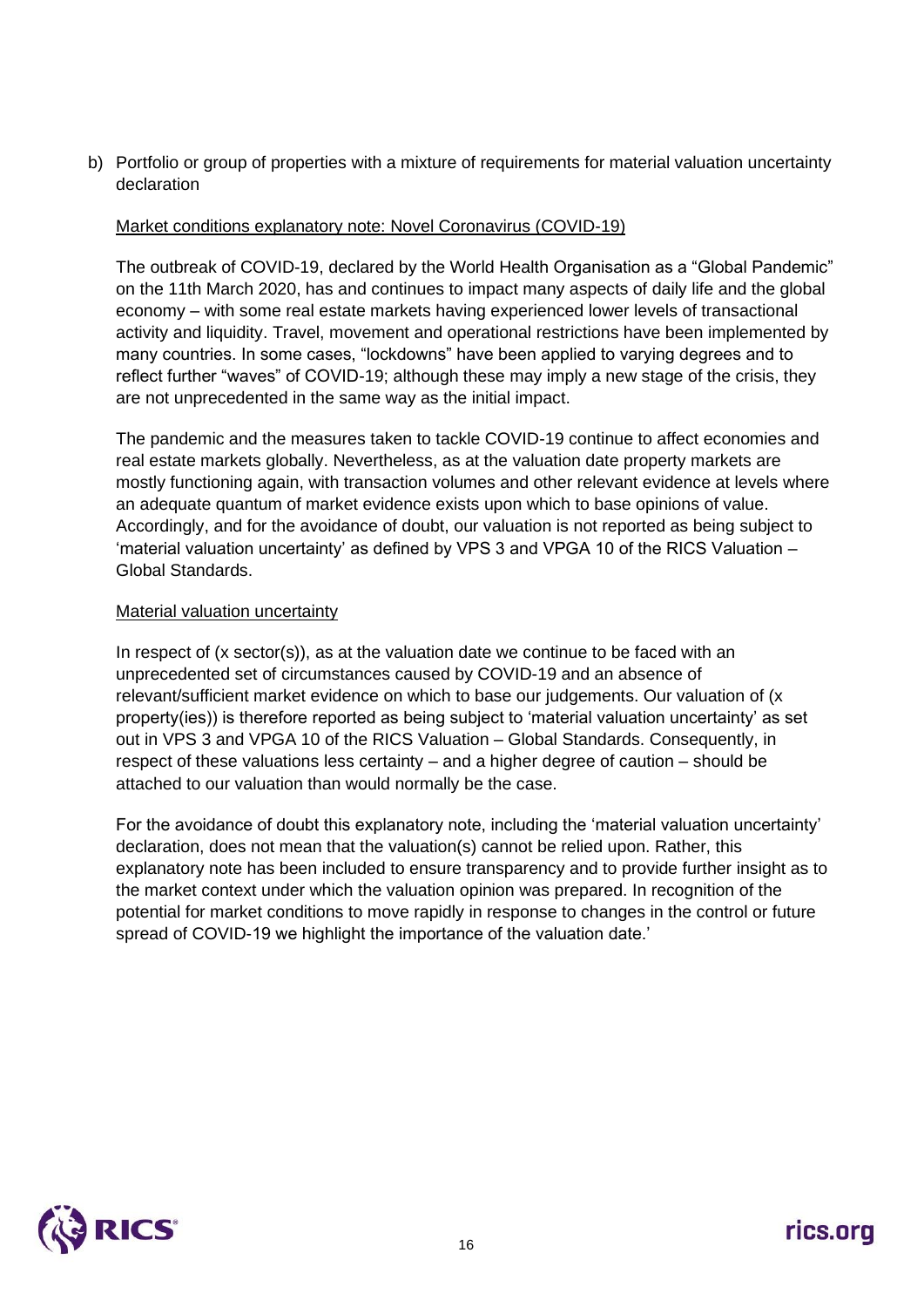c) Single asset where material valuation uncertainty is being declared

#### Market conditions explanatory note: Novel Coronavirus (COVID-19)

The outbreak of COVID-19, declared by the World Health Organisation as a "Global Pandemic" on the 11th March 2020, has and continues to impact many aspects of daily life and the global economy – with some real estate markets having experienced lower levels of transactional activity and liquidity. Travel, movement and operational restrictions have been implemented by many countries. In some cases, "lockdowns" have been applied to varying degrees and to reflect further "waves" of COVID-19; although these may imply a new stage of the crisis, they are not unprecedented in the same way as the initial impact.

The pandemic and the measures taken to tackle COVID-19 continue to affect economies and real estate markets globally.

#### Material valuation uncertainty

In respect of (x sector), as at the valuation date we continue to be faced with an unprecedented set of circumstances caused by COVID-19 and an absence of relevant/sufficient market evidence on which to base our judgements. Our valuation of (x property) is therefore reported as being subject to 'material valuation uncertainty' as set out in VPS 3 and VPGA 10 of the RICS Valuation – Global Standards. Consequently, in respect of these valuations less certainty – and a higher degree of caution – should be attached to our valuation than would normally be the case.

For the avoidance of doubt this explanatory note, including the 'material valuation uncertainty' declaration, does not mean that the valuation cannot be relied upon. Rather, this explanatory note has been included to ensure transparency and to provide further insight as to the market context under which the valuation opinion was prepared. In recognition of the potential for market conditions to move rapidly in response to changes in the control or future spread of COVID-19 we highlight the importance of the valuation date.